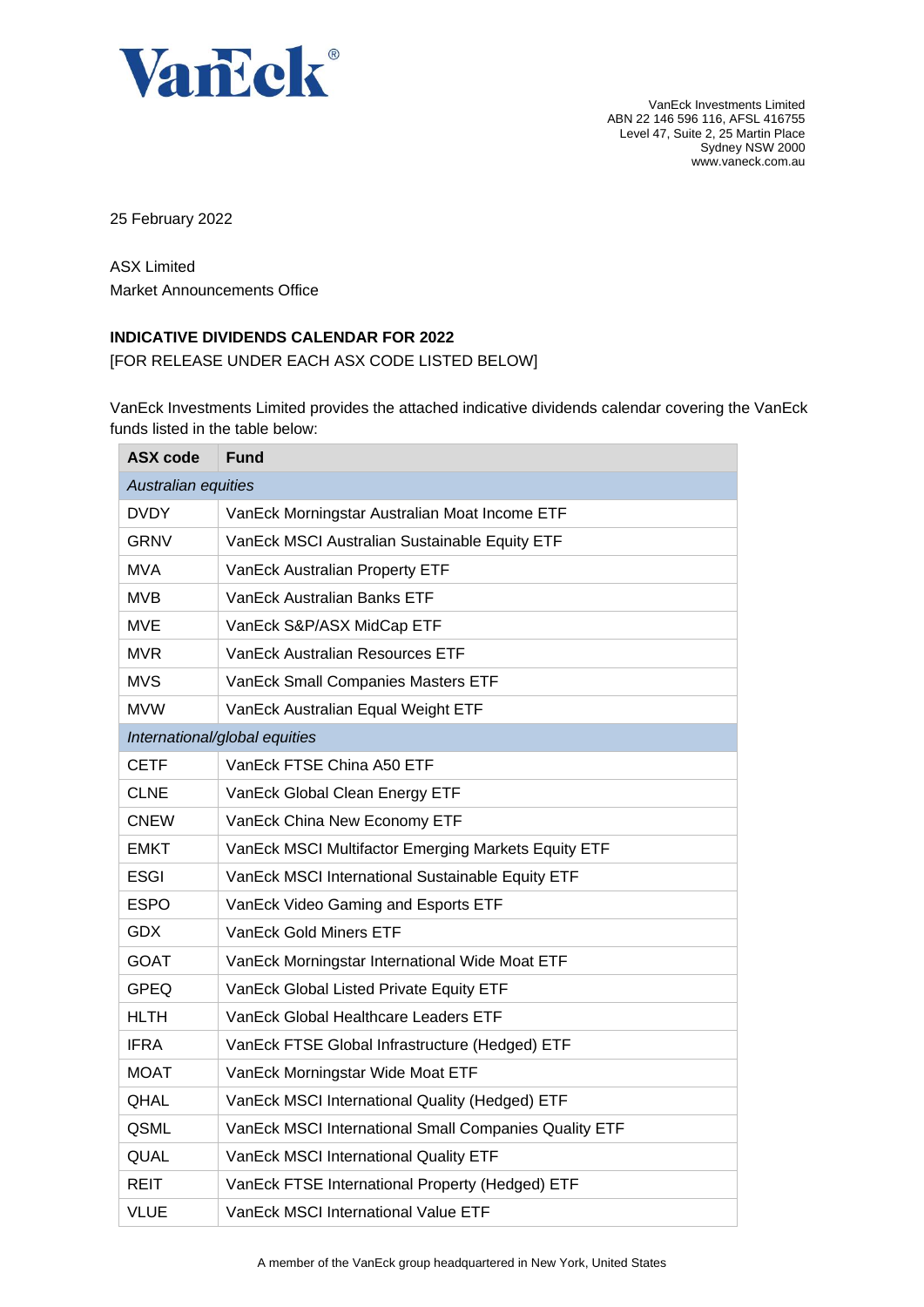| VanEck Bentham Global Capital Securities Active ETF (Managed Fund) |
|--------------------------------------------------------------------|
|                                                                    |
|                                                                    |
|                                                                    |

## **For more information**:

- Call 1300 68 38 37
- Go to [vaneck.com.au](http://www.marketvectors-australia.com/)

**IMPORTANT NOTICE**: Issued by VanEck Investments Limited ABN 22 146 596 116 AFSL 416755 ('VanEck'). VanEck is the responsible entity and product issuer of a range of VanEck exchange traded funds ('Funds'). This information contains general information only about financial products and is not personal advice. It does not take into account any person's individual objectives, financial situation or needs. Before making an investment decision in relation to a VanEck Fund, you should read the relevant PDS available at [www.vaneck.com.au](http://www.vaneck.com.au/) or by calling 1300 68 38 37 and with the assistance of a financial adviser consider if it is appropriate for your circumstances. The Target Market Determinations are available at [www.vaneck.com.au.](http://www.vaneck.com.au/) No member of the VanEck group of companies gives any guarantee or assurance as to the repayment of capital, the performance, or any particular rate of return of any VanEck Fund. Past performance is not a reliable indicator of future performance